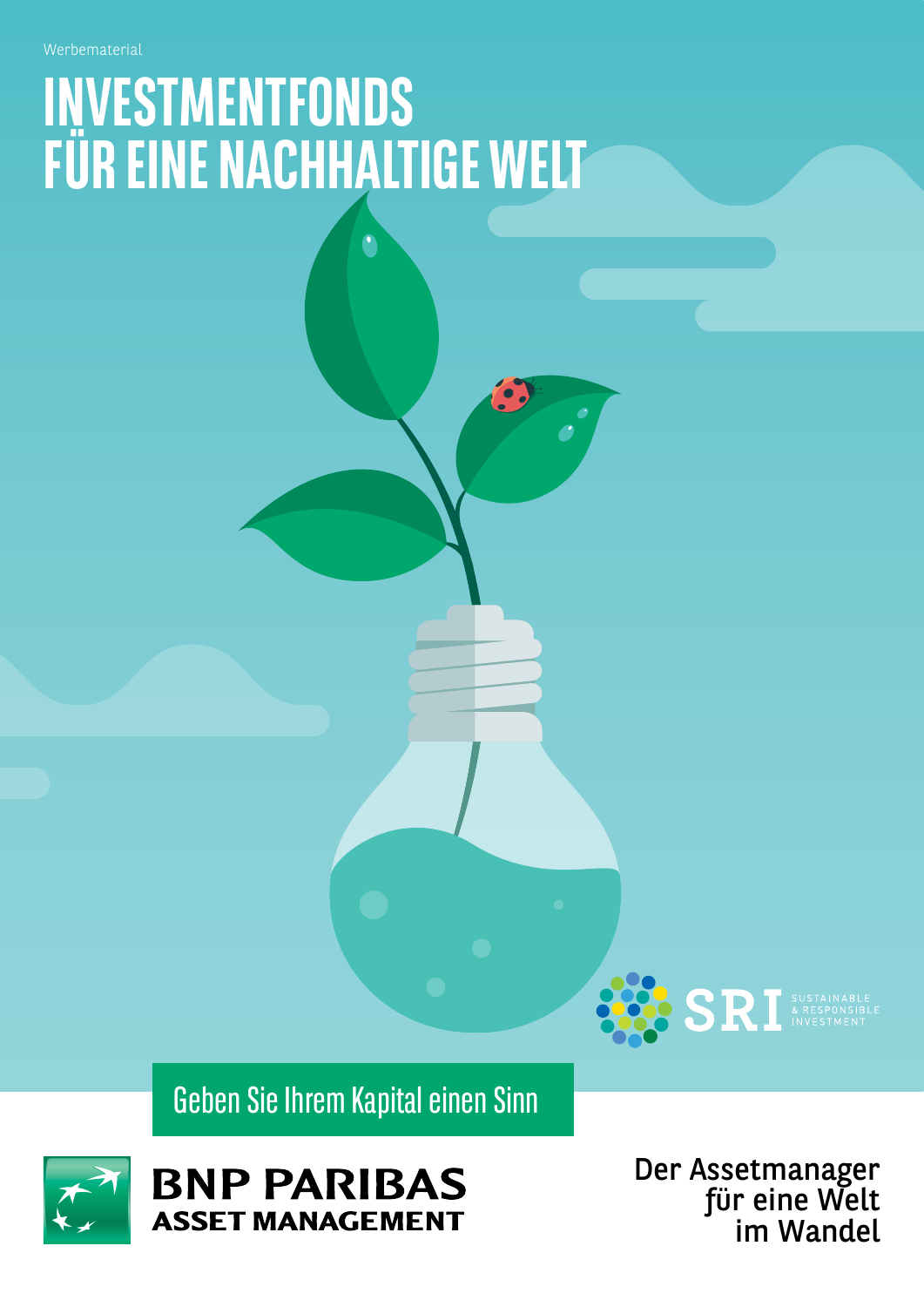#### **ETABLIERT UND KOMPETENT**

rund 37 Mrd. Euro verwaltetes Vermögen(einschließlich Beratungsmandate)1

ca. 50 Investmentspezialisten in 8 Investmentzentren

Engagement in SRI-Initiativen und -Projekten

Quelle: BNPP AM, 30.06.18

### **BNP PARIBAS ASSET MANAGEMENT - EIN PIONIER DES NACHHALTIGEN INVESTIERENS**

Seit 2002 engagiert sich BNPP AM in vielen Bereichen der Nachhaltigen Investments (SRI), und berücksichtigt Faktoren wie Umwelt, Soziales und Unternehmensführung (ESG-Kriterien) bei seinen Anlageentscheidungen. BNPP AM ist davon überzeugt, dass dies langfristig zu einer besseren Kapitalanlage führt. Zudem kann BNPP AM so den Wandel hin zu einer nachhaltigen Gesellschaft unterstützen.

SRI-ANLAGEN (verwaltetes Vermögen einschließlich Beratungsmandate)

#### $22$ 10 11 15 14 15 19 5 10 15 20 25 2010 2011 2012 2013 2014 2015 2016 30 35 35 2017 40 37  $2018$ Per 30.06.2018

#### SRI-STRATEGIEN

MRD. EUR



Investments spezialisiert. Die Auswahl der Unternehmen erfolgt nach einem fundamentalen Ansatz in Europa, den USA und Asien. Hinzu kommen Alternative Investments.

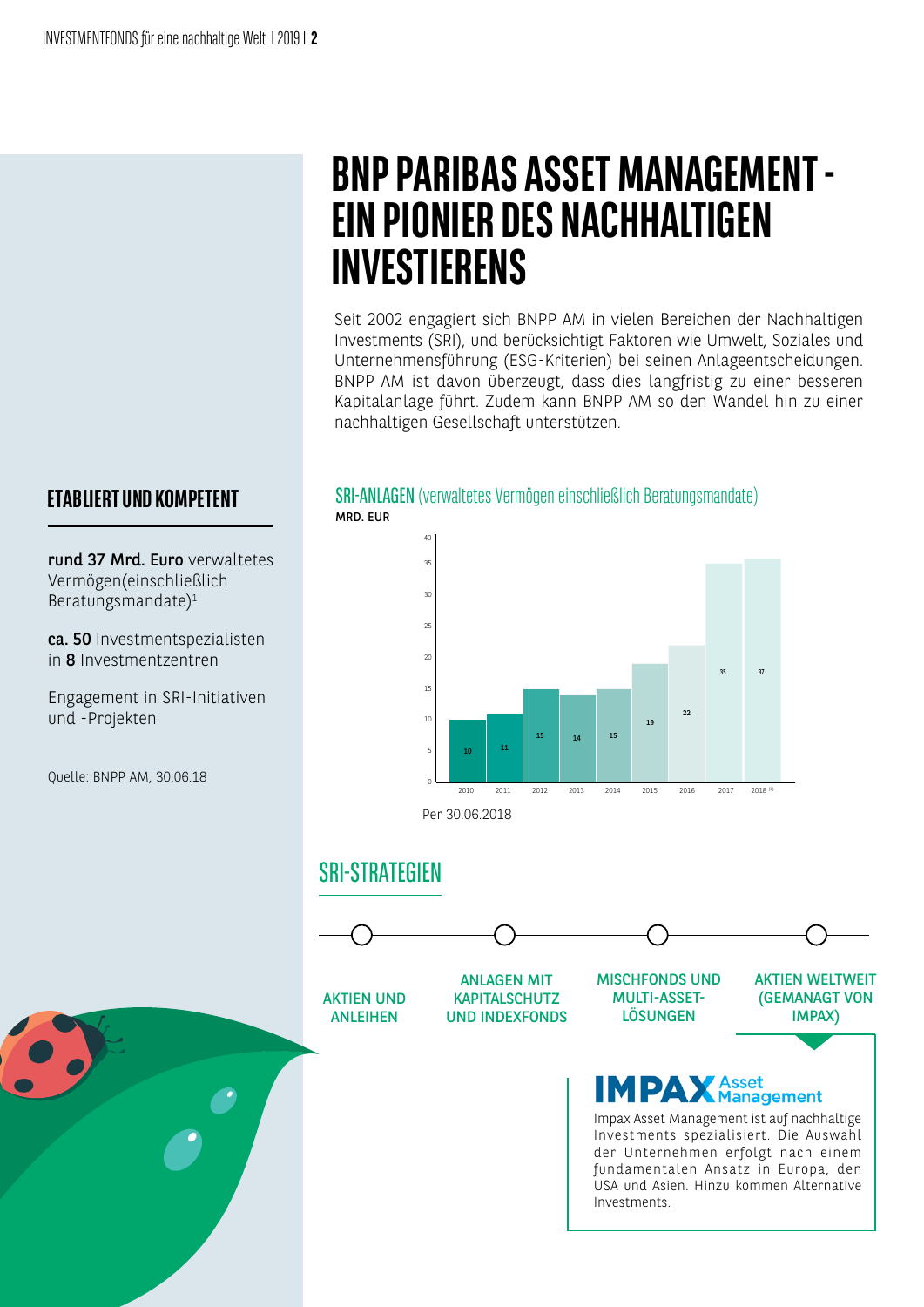## **MEHR TRANSPARENZ...**

BNP Paribas Asset Management erfüllt den European SRI Transparency Code von Eurosif, dem europäischen Berichtsstandard für SRI-Fonds.

#### … DURCH EIN EIGENES SRI-REPORTING

Unser eigenes SRI – Reporting beinhaltet die wichtigsten Eigenschaften der Portfoliopositionen sowie Performanceindikatoren im Vergleich zur Benchmark (CO2-Fußabdruck, Schaffung neuer Arbeitsplätze, Unabhängigkeit der Unternehmensleitung, etc.). Diese Nachhaltigkeitsberichte bieten Investoren objektive und konkrete Informationen über die sozialen und ökologischen Vorteile unserer SRI-Portfolios.

#### **UNSER SELBSTVERSTÄNDNIS** for Responsible Investment

Als Unterzeichner der United Nations Principles of Responsible Investment (UN PRI) achtet BNP Paribas Asset Management bei allen Fonds auf die Einhaltung von ESG-Kriterien. Darüber hinaus stehen wir in regelmäßigem Kontakt mit Emittenten und üben unser Stimmrecht auf den Hauptversammlungen unserer Portfoliounternehmen aus.

#### MONTRÉAL CARBON PLEDGE

.: PRIIMontréalPLEDGE

tra)ns

einer der ersten großen Investmentmanager den Montreal Carbon Pledge. Dieses Abkommen wird von den Principles for Responsible Investment

2015 unterzeichnete BNP Paribas Asset Management als

(PRI) sowie der United Nations Environment Programme Finance Initiative (UNEP FI) unterstützt. Die Unterzeichner bekennen sich zu dem langfristigen Ziel, die CO2- Emissionen zu verringern.

#### **Ein Standard für nachhaltiges Asset Management**

Unsere Nachhaltigkeitsberichte\* sind eine marktweite Benchmark für die Messung und Kommunikation der ökologischen und sozialen Vorteile von SRI-Portfolios.



\*Beispiel für einen Nachhaltigkeitsbericht von BNPP AM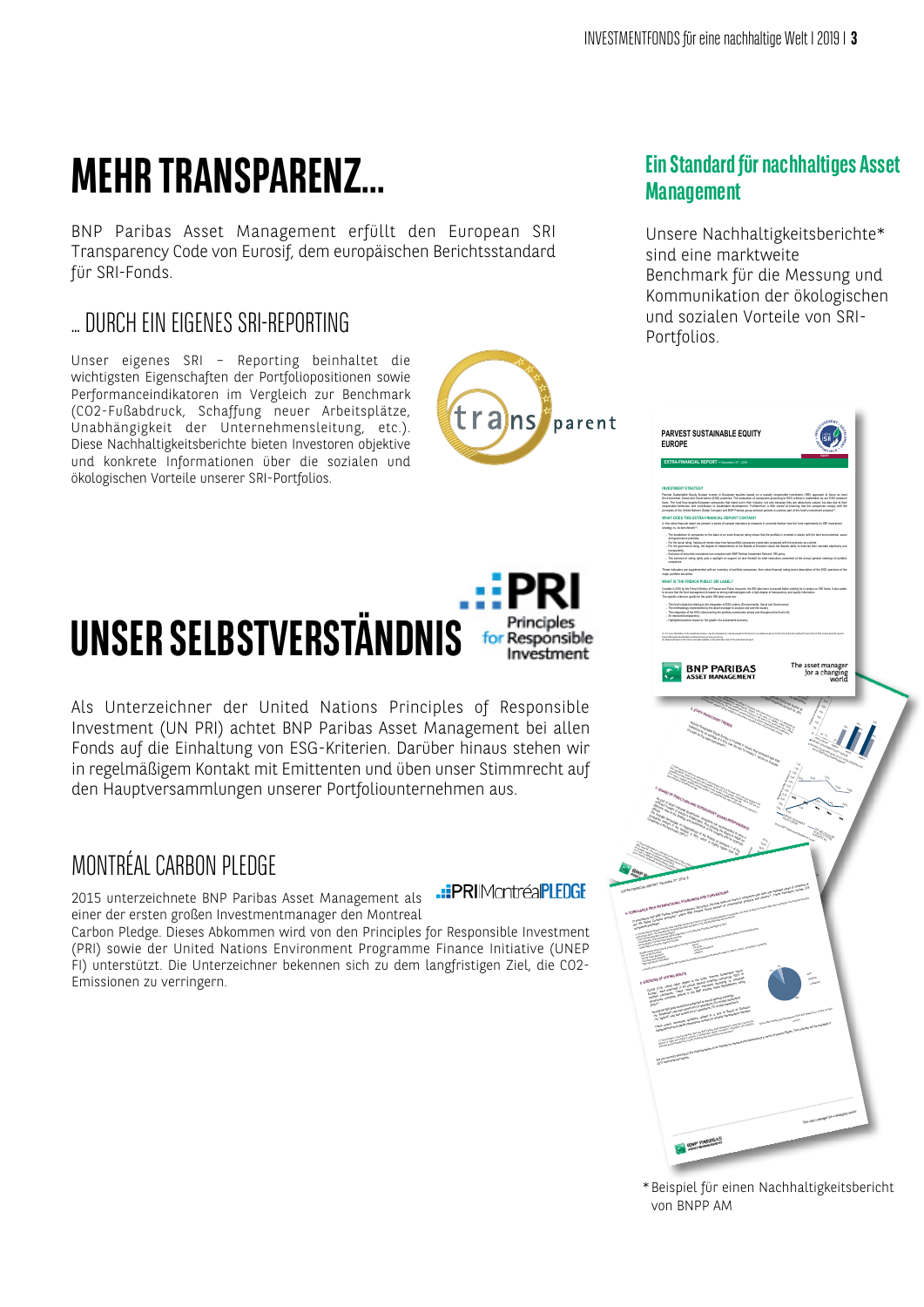## **BEST-IN-CLASS-STRATEGIEN…**

… fördern die Einhaltung der höchsten ESG-Standards durch Unternehmen

### **BEST-IN-CLASS-STRATEGIEN**

Diese Strategien investieren hauptsächlich in Unternehmen, die sich durch ihren Umgang mit sozialen und ökologischen Themen wie Personalmanagement und Klimaschutz auszeichnen. Ebenso wichtig ist eine vorbildliche Unternehmensführung (sog. Governance), z.B. eine unabhängige Unternehmensleitung, die Wahrung der Aktionärsrechte und Transparenz.

Nach diesen Kriterien werden die besten Emittenten für Anleihen ausgesucht, also Staaten oder internationale Organisationen.



#### **HAUSEIGENES RESEARCH**

Für unsere Best-in-Class-Fonds untersuchen wir den Umgang der Emittenten mit ESG-Themen anhand quantitativer und qualitativer Kriterien, die an die Besonderheiten der einzelnen Branchen und an die Art des Emittenten angepasst werden (Unternehmen, Staaten, Banken etc.).

Diese Untersuchungen führen wir selbst durch, da wir uns nicht auf Daten von Drittanbietern verlassen möchten.

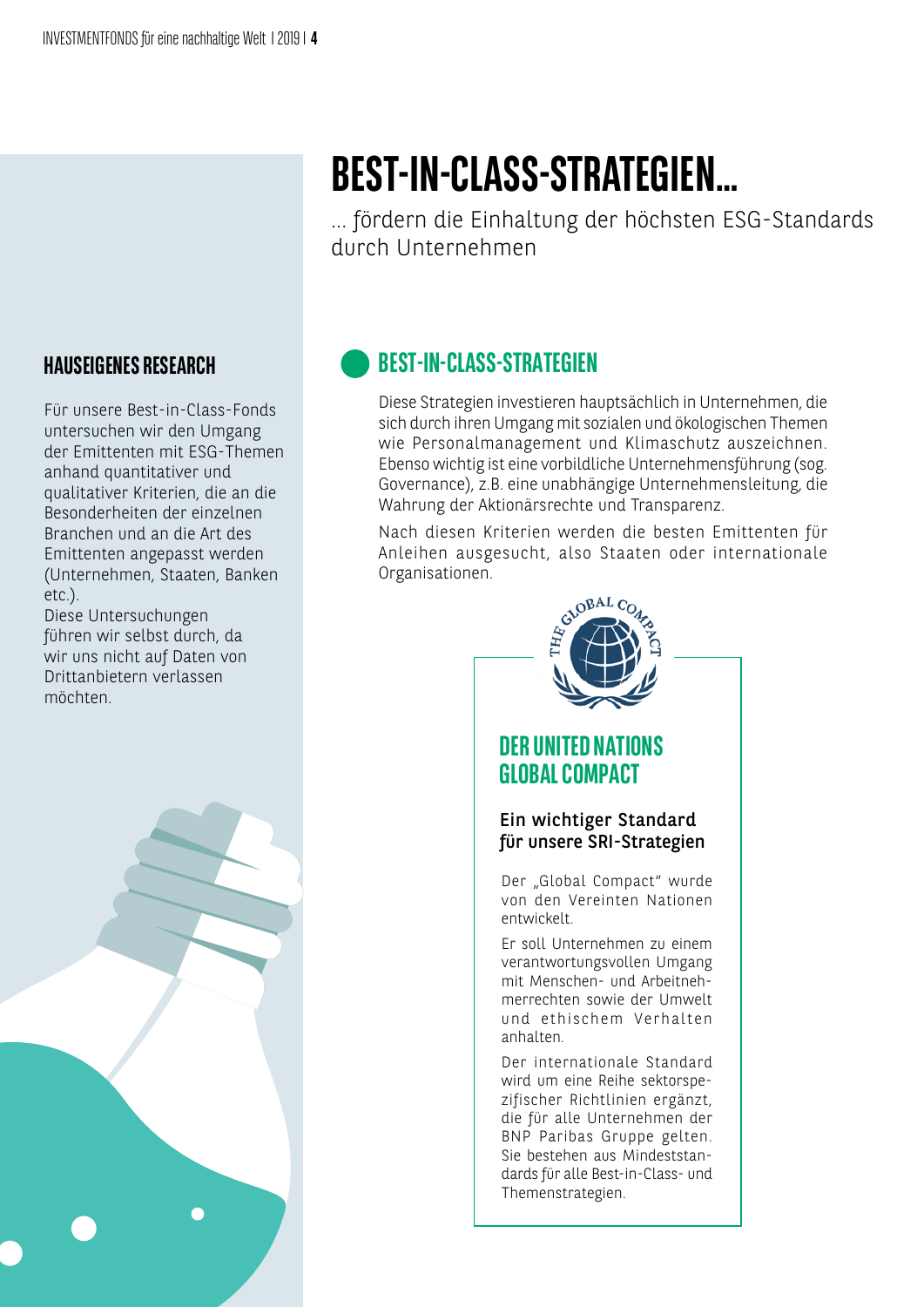### **THEMENSTRATEGIEN**

Geschäftsmodelle mit sozialem und ökologischem Mehrwert

#### **UMWELTTHEMEN**

Erneuerbare Energie: Wind, Sonne, Biomasse etc.

Wasser: Technologien und Infrastruktur für Wasseraufbereitung und -versorgung und Abwassermanagement etc.

Abfallmanagement: Sammlung, Recycling und Aufbereitung von Haushalts-, Industrie-, Sondermüll etc.

Nahrungsmittel: Verpackungsrecycling, Logistik, Nahrungsmittelsicherheit, Vermeidung von Verschwendung.

#### **SOZIALE THEMEN**

Gesundheitsversorgung: Entwicklung von Generika, Schutz gegen Epidemien und Seuchen, Krankenhäuser etc.

Kampf gegen Armut, Deckung von Grundbedürfnissen: Zugang zu Trinkwasser, ausreichende Ernährung, Geldversorgung.

Nachhaltige sozioökonomische Entwicklung: Urbanisierung, Infrastruktur, Bildung etc.

Gesellschaftliche Probleme: Alternde Bevölkerung, Nahrungsmittelsicherheit, öffentliche Gesundheit etc.

#### **Wie finden wir Unternehmen, die für Themenfonds interessant sind?**

Themenstrategien erfordern die Definition spezieller Anlageuniversen wie z.B. Gesundheit, Ernährung oder Wasser. Um für eine Anlage in Frage zu kommen, müssen mindestens 20 % der geschäftlichen Aktivitäten in diesem Sektor stattfinden. Bei einigen Portfolios muss dieser Anteil 50 % betragen.

### **DER INVESTMENTPROZESS FÜR BEST-IN-CLASS SOWIE THEMENFONDS**

Aktien und Anleihen weltweit

Filter 1: BNPP AM-Sektorrichtlinien

z.B. Ausschluss von Asbest, Waffen, Palmöl

Filter 2: Standards des UN Global Compact z.B. Menschenrechte, Umwelt, Anti-Korruption

> $\overline{\nabla}$ Investmentuniversum BNPP AM

> > Filter 3: SRI Standards

z.B. Ausschluss von Alkohol, Glücksspiel

Filter 4 : Best-in-Class und sonstige Ratings der Investmentpartner (z.B. IMPAX-Rating)

 $\overline{\nabla}$ SRI-Investmentuniversum BNPP AM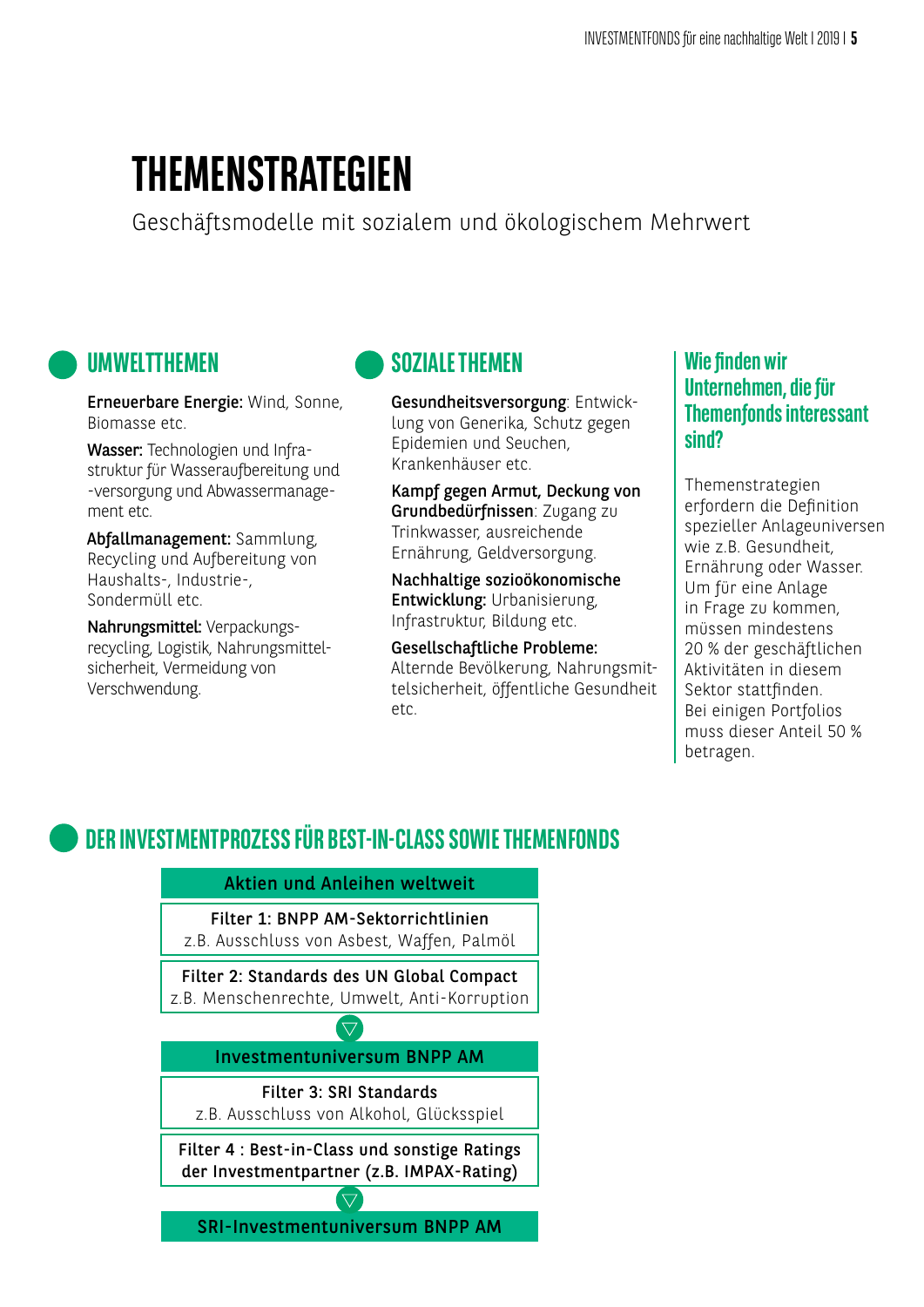### **SRI FONDS**

Alle Fonds sind in Euro denominiert sofern nicht anders angegeben. Rechtsform UCITS IV SICAV nach Luxemburger Recht.

| <b>THEMENFONDS</b>                              | <b>DELEGIERTER ANLAGEVERWALTER</b>  | AUFLEGUNGSDATUM | REFERENZINDEX                                                                     |
|-------------------------------------------------|-------------------------------------|-----------------|-----------------------------------------------------------------------------------|
| Parvest Human Development                       | <b>BNP PARIBAS ASSET MANAGEMENT</b> | 05/12/2014      | MSCI World (USD) NR                                                               |
| <b>Parvest Global Environment</b>               | <b>IMPAX ASSET MANAGEMENT</b>       | 08/04/2008      | MSCI World (USD) NR                                                               |
| Parvest Climate Impact                          | <b>IMPAX ASSET MANAGEMENT</b>       | 12/11/2009      | MSCI World Small Cap (USD) NR                                                     |
| <b>Parvest Green Tigers</b>                     | <b>IMPAX ASSET MANAGEMENT</b>       | 24/05/2013      | 20% MSCI Japan (NR) + 80% MSCI AC<br>Asia Pacific ex-Japan (NR)                   |
| Parvest Aqua                                    | <b>IMPAX ASSET MANAGEMENT</b>       | 03/07/2015      | Asia Pacific ex-Japan (NR)                                                        |
| <b>Parvest Smart Food</b>                       | <b>IMPAX ASSET MANAGEMENT</b>       | 15/04/2015      | <b>MSCI AC World (NR)</b>                                                         |
| <b>Parvest Green Bond</b>                       | <b>BNP PARIBAS ASSET MANAGEMENT</b> | 12/05/2017      | <b>Bloomberg Barclays MSCI Global</b><br>Green Bond Index (Hedged in EUR)<br>(RI) |
| <b>BEST IN CLASS FONDS</b>                      | <b>DELEGIERTER ANLAGEVERWALTER</b>  | AUFLEGUNGSDATUM | REFERENZINDEX                                                                     |
| Parvest Sustainable Bond Euro                   | <b>BNP PARIBAS ASSET MANAGEMENT</b> | 22/03/2013      | Barclays Euro Aggregate 500MM (RI)                                                |
| Parvest Sustainable Bond Euro Corporate         | <b>BNP PARIBAS ASSET MANAGEMENT</b> | 18/12/2006      | Barclays Euro Aggregate Corporate<br>(EUR) RI                                     |
| Parvest Sustainable Equity High Dividend Europe | <b>BNP PARIBAS ASSET MANAGEMENT</b> | 16/10/2000      | MSCI Europe (USD) NR                                                              |
| Parvest Bond Best Selection World Emerging      | <b>BNP PARIBAS ASSET MANAGEMENT</b> | 17/05/2013      | 50% JPM EMBI Global Diversified<br>+ 50% JPB GBI -EM Global Diversified           |
| <b>DACHFONDS</b>                                | <b>DELEGIERTER ANLAGEVERWALTER</b>  | AUFLEGUNGSDATUM | REFERENZINDEX                                                                     |
| BNP Paribas L1 Sustainable Active Stability     | <b>BNP PARIBAS ASSET MANAGEMENT</b> | 04/05/1998      | 75% Barclays Euro Aggregate 500MM<br>(RI)                                         |
| BNP Paribas L1 Sustainable Active Balanced      | <b>BNP PARIBAS ASSET MANAGEMENT</b> | 05/05/1997      | 50% MSCI World (NR)<br>+ 50% Bloomberg Barclays Euro                              |
|                                                 |                                     |                 | Aggregate (RI)                                                                    |
| <b>BNP Paribas L1 Sustainable Active Growth</b> | <b>BNP PARIBAS ASSET MANAGEMENT</b> | 05/05/1997      | 75% MSCI World (NR)<br>+ 25% Bloomberg Barclays Euro<br>Aggregate (RI)            |
| <b>ETFS</b>                                     | <b>ERTRAGSVERWENDUNG</b>            | AUFLEGUNGSDATUM | <b>ISIN</b>                                                                       |
| Low Carbon 100 Europe®                          | Thesaurierend                       | 02/06/2017      | LU1377382368                                                                      |
|                                                 | Thesaurierend                       | 25/09/2018      | LU1291103338                                                                      |
| MSCI KLD 400 US SRI                             | Ausschüttend                        | 25/09/2018      | LU1659681669                                                                      |
| <b>MSCI Europe SRI</b>                          | Ausschüttend                        | 13/03/2018      | LU1753045415                                                                      |
| <b>MSCI Japan SRI</b>                           | Ausschüttend                        | 13/03/2018      | LU1753045928                                                                      |
|                                                 | Thesaurierend                       | 11/05/2016      | LU1291098314                                                                      |
| <b>MSCI Emerging Markets SRI</b>                | Ausschüttend                        | 11/05/2016      | LU1659681313                                                                      |

### DAS SOLLTEN ANLEGER WISSEN

Parvest und BNP Paribas L1 sind UCITS V SICAV nach Luxemburger Recht. Eine Anlage in die Teilfonds unterliegt den gleichen Risiken wie jede Anlage in Wertpapiere, insbesondere in Aktien. Der Wert der Fondsanteile und ihrer Erträge können sowohl steigen als auch fallen und Anleger erhalten ihr Kapital möglicherweise nicht vollständig zurück.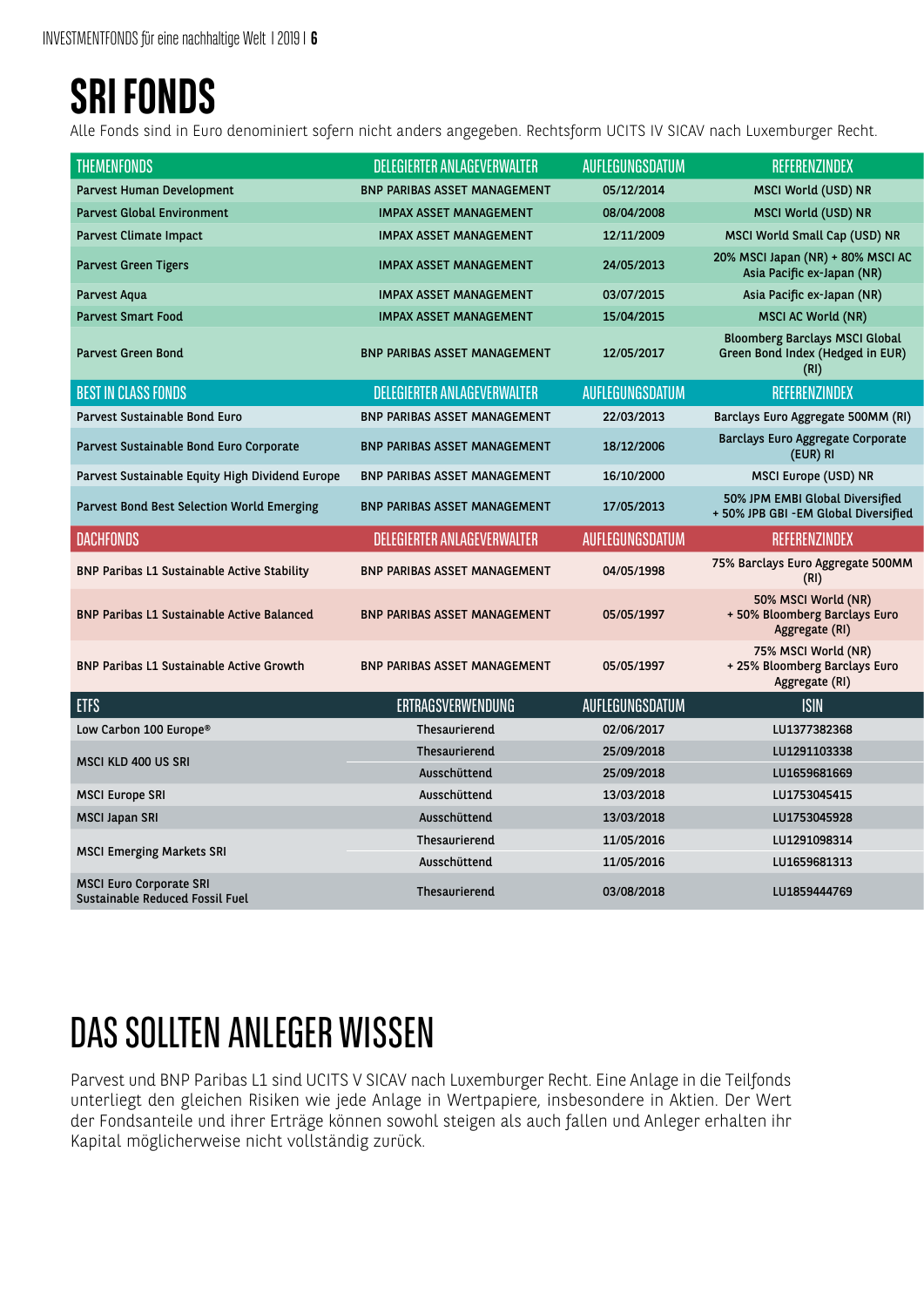| ISIN (AUSSCHÜTTEND) | ISIN (THESAURIEREND) | LAUFENDE KOSTEN*       | VERWALTUNGSGEBÜHR (MAX.)* |
|---------------------|----------------------|------------------------|---------------------------|
| LU1165136257        | LU1165136174         | 1,97%                  | 1,50%                     |
| LU0347711540        | LU0347711466         | 2,22%                  | 1,75%                     |
| LU0406802685        | LU0406802339         | 2,67%                  | 2,20%                     |
| LU0823438220        | LU0823437925         | 1,97%                  | 1,75%                     |
| LU1165135523        | LU1165135440         | 2,23%                  | 1,75%                     |
| LU1165137222        | LU1165137149         | 2,22%                  | 1,75%                     |
| LU1620157021        |                      | 0,85%**                | 0,75%                     |
| ISIN (AUSSCHÜTTEND) | ISIN (THESAURIEREND) | <b>LAUFENDE KOSTEN</b> | VERWALTUNGSGEBÜHR (MAX.)  |
| LU0828230770        | LU0828230697         | 1,12%                  | 0,75%                     |
| LU0265288950        | LU0265288877         | 1,12%                  | 0,75%                     |
| LU0111491626        | LU0111491469         | 1,96%                  | 1,50%                     |
| LU0823389936        | LU0823389852         | 1,87%                  | 1,50%                     |
| ISIN (AUSSCHÜTTEND) | ISIN (THESAURIEREND) | <b>LAUFENDE KOSTEN</b> | VERWALTUNGSGEBÜHR (MAX.)  |
|                     |                      |                        |                           |
| LU0087047162        | LU0087047089         | $1,67\%**$             | 1,20%                     |
| LU0132151464        | LU0132151118         | 2,07%                  | 1,30%                     |
| LU0132152785        | LU0132152439         | $2,23\%$ **            | 1,40%                     |
| HANDELSWÄHRUNG      | REPLIKATION          | TER, AM 31.07.2018     |                           |
| <b>EUR</b>          | Physisch             | 0,30%                  |                           |
| <b>USD</b>          | Physisch             | 0,30%                  |                           |
| <b>EUR</b>          | Physisch             | 0,30%                  |                           |
| <b>EUR</b>          | Physisch             | 0,30%                  |                           |
| <b>EUR</b>          | Physisch             | 0,30%                  |                           |
| <b>USD</b>          | Synthetisch          | 0,45%                  |                           |
| <b>EUR</b>          | Synthetisch          | 0,45%                  |                           |

\* C-Anteilsklasse

\*\* Voraussichtliche laufende Kosten

Abkürzungen: BNPP AM (BNP Paribas Asset Management) Stand: 31. Oktober 2018

### AUF FOLGENDE RISIKEN SOLLTEN ANLEGER ACHTEN

Liquiditätsrisiko: Es kann sein, dass der Fonds einen finanziellen Vermögenswert zu einem bestimmten, gewünschten Zeitpunkt nicht verkaufen kann, weil es am Markt zu wenige Käufer gibt. Dieses Risiko kann sich ebenfalls auf den Wert des Fonds auswirken.

Operationelles Risiko: Auf bestimmten Märkten, die im Vergleich zu den meisten internationalen Börsen weniger gut reguliert sind, besteht eine erhöhte Gefahr, dass bei der Abwicklung von Wertpapiergeschäften Probleme wie Lieferverzögerungen auftreten.

Weitere Risikoinformationen finden Sie im Prospekt unter dem Abschnitt "Anlagerisiken" oder im KIID des Fonds, die Sie auf der Website www.bnpparibas-am.de finden.